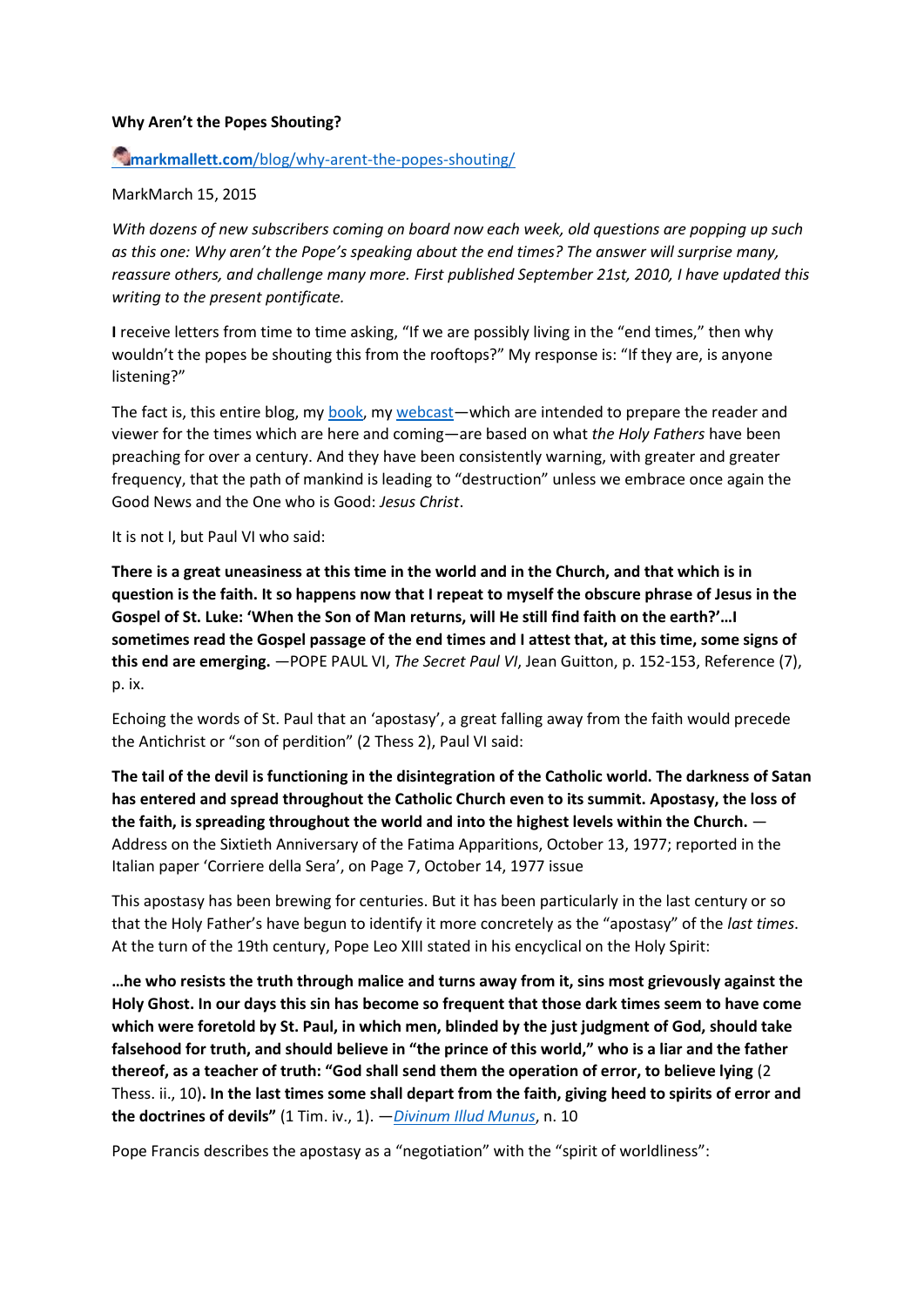**…worldliness is the root of evil and it can lead us to abandon our traditions and negotiate our loyalty to God who is always faithful. This… is called apostasy, which… is a form of "adultery" which takes place when we negotiate the essence of our being: loyalty to the Lord**. —POPE FRANCIS from a homily, [Vatican Radio](http://en.radiovaticana.va/news/2013/11/18/pope%3A_lord_save_us_from_the_subtle_conspiracies_of_worldliness/en1-747663), November 18th, 2013

Francis has, in fact, not been shy in mentioning at least twice now a book written over a hundred years ago called *Lord of the World.* It is a remarkably prescient book about the rise of Antichrist that eerily parallels our times. It is what has perhaps inspired Francis on several occasions to rightly warn of "unseen empires"  $^{[1]}$  who are manipulating and coercing nations into a single paradigm.

**It is not the beautiful globalization of unity of all Nations, each one with their own customs, instead it is the globalization of hegemonic uniformity, it is the** *single thought***. And this sole thought is the fruit of worldliness.** —POPE FRANCIS, Homily, November 18th, 2013; [Zenit](http://www.zenit.org/en/articles/pope-francis-globalized-uniformity-is-the-fruit-of-worldliness?utm_campaign=dailyhtml&utm_medium=email&utm_source=dispatch)

**Masters of conscience … Even in today's world , there are so many.** —Homily at Casa Santa Martha, May 2nd, 2014; [Zenit.org](http://www.zenit.org/en/articles/pope-francis-i-wept-on-hearing-news-of-crucifixion-of-christians?utm_campaign=weeklyhtml&utm_medium=email&utm_source=dispatch)

This came across clearly when he warned against the widespread indoctrination of children:

**The horrors of the manipulation of education that we experienced in the great genocidal dictatorships of the twentieth century** *have not disappeared***; they have retained a current relevance under various guises and proposals and, with the pretense of modernity, push children and young people to walk on the dictatorial path of "only one form of thought".** —POPE FRANCIS, message to members of BICE (International Catholic Child Bureau); [Vatican Radio,](http://www.news.va/en/news/pope-francis-on-clerical-sexual-abuse-not-one-step) April 11th, 2014

Speaking of Antichrist, the conditions for his emergence are not the stuff of merely novels. It was Pius X who suggested that this lawless one could be on earth even *now:*

**Who can fail to see that society is at the present time, more than in any past age, suffering from a terrible and deep-rooted malady which, developing every day and eating into its inmost being, is dragging it to destruction? You understand, Venerable Brethren, what this disease is—apostasy from God… When all this is considered there is good reason to fear lest this great perversity may be as it were a foretaste, and perhaps the beginning of those evils which are reserved for the last days; and that there may be already in the world the "Son of Perdition" of whom the Apostle speaks.** —POPE ST. PIUS X, *E Supremi*, Encyclical On the Restoration of All Things in Christ, n. 3, 5; October 4th, 1903

Focusing on societal upheavals, his successor, Benedict XV, wrote in the Encyclical Letter, *Ad Beatissimi Apostolorum:*

**Certainly those days would seem to have come upon us of which Christ Our Lord foretold: "***You shall hear of wars and rumours of wars—for nation shall rise against nation, and kingdom against kingdom***"** (Matt 24:6-7). —November 1, 1914; www.vatican.va

Pius XI also applied the end time passage of Matthew 24 to our times:

**And thus, even against our will, the thought rises in the mind that now those days draw near of which Our Lord prophesied: "And because iniquity hath abounded, the charity of many shall grow cold" (Matt. 24:12).** —POPE PIUS XI, *Miserentissimus Redemptor*, Encyclical on Reparation to the Sacred Heart, n. 17

Like Pius X, he too foresaw, particularly in the spread of Communism, foreshadowings of the coming of Antichrist: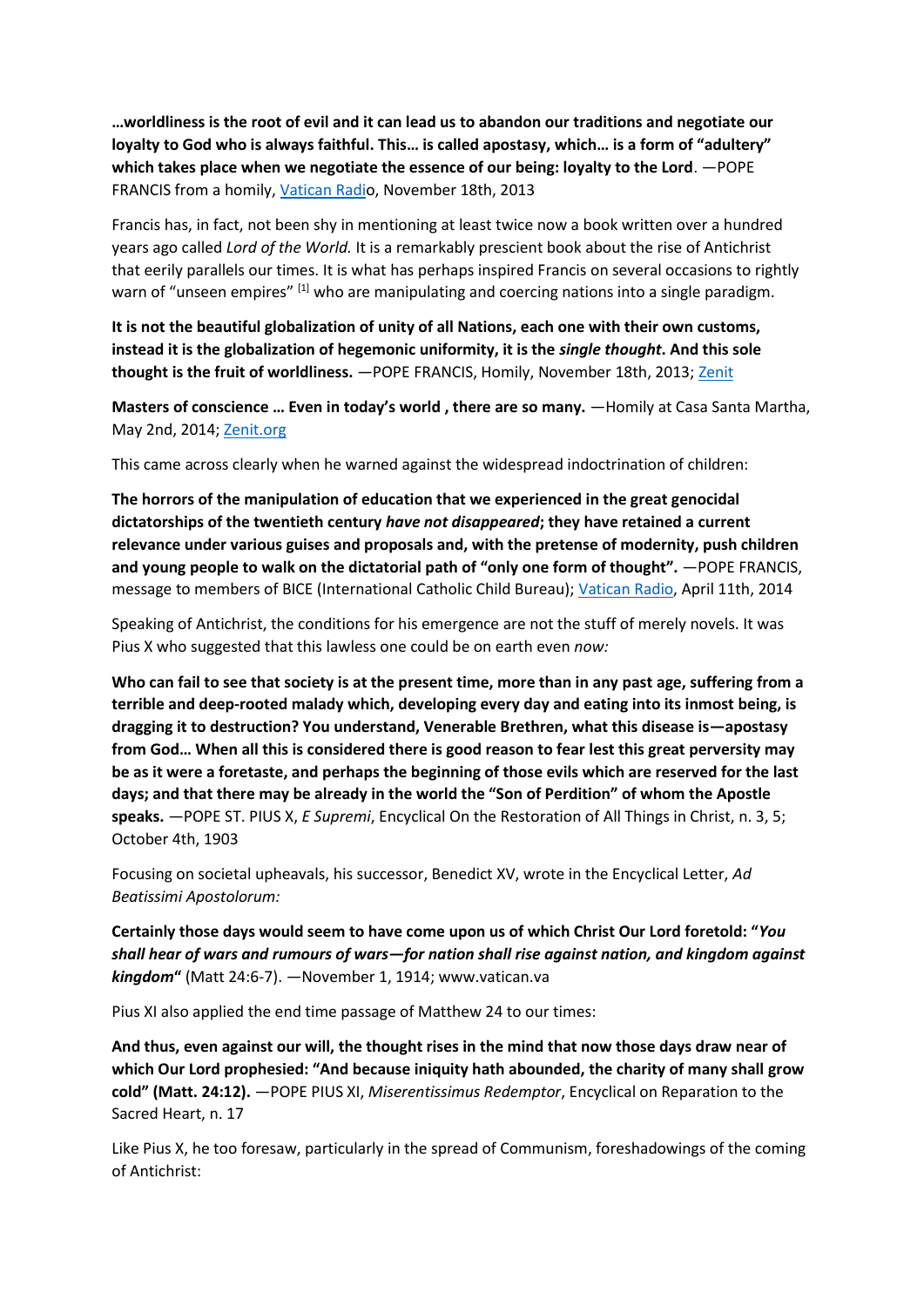**These things in truth are so sad that you might say that such events foreshadow and portend the "beginning of sorrows," that is to say of those that shall be brought by the man of sin, "***who is lifted up above all that is called God or is worshiped***"** (2 Thes 2:4). —*Miserentissimus Redemptor,* Encyclical Letter on Reparation to the Sacred Heart, May 8th, 1928; www.vatican.va

It was John Paul II who, standing in the Divine Mercy Basilica in Poland, quoted the diary of St. Faustina:

**From here [Poland] must go forth the 'spark which will** *prepare the world for [Jesus'] final coming*' (see Diary, 1732). **This spark needs to be lighted by the grace of God. This fire of mercy needs to be passed on to the world**. —POPE JOHN PAUL II, at the consecration of the Divine Mercy Basilica in Cracow, Poland, 2002.

Two years before assuming the papacy, he described the boundaries of this epic battle before us:

**We are now facing the final confrontation between the Church and the anti-church, between the Gospel and the anti-gospel, between Christ and the antichrist. This confrontation lies within the plans of divine Providence; it is a trial which the whole Church, and the Polish Church in particular, must take up. It is a trial of not only our nation and the Church, but in a sense a test of 2,000 years of culture and Christian civilization, with all of its consequences for human dignity, individual rights, human rights and the rights of nations.** —Cardinal Karol Wojtyla (JOHN PAUL II ), at the Eucharistic Congress, Philadelphia, PA for the bicentennial celebration of the signing of the Declaration of Independence; some citations of this passage include the words "Christ and the antichrist" as above. Deacon Keith Fournier, an attendee, reports it as above; cf. [Catholic Online;](http://www.catholic.org/news/national/story.php?id=57376) August 13, 1976

The "anti-Church" and "anti-Gospel" may be nothing more than 'code words for "anti-Christ,"' — so, apparently, said renowned Catholic theologian, Dr. Peter Kreeft, in a lecture one my readers attended. In fact, John Paul II went so far as to suggest just *what the "end times" looks like*: a battle between the "culture of life" and the "culture of death":

**This struggle parallels the apocalyptic combat described in [Rev 11:19-12:1-6, 10 on the battle between" the woman clothed with the sun" and the "dragon"]. Death battles against Life: a "culture of death" seeks to impose itself on our desire to live, and live to the full… Vast sectors of society are confused about what is right and what is wrong, and are at the mercy of those with the power to "create" opinion and impose it on others.** —POPE JOHN PAUL II, Cherry Creek State Park Homily, Denver, Colorado, 1993

The following year, he evoked this biblical image again:

**…an image, which has its expression even in our times, especially in the Year of the Family. When in fact before the woman accumulate all** *the threats against life* **that it is going to bring into the world, we must turn to the woman clothed with the sun [the Blessed Mother]…** —*Regina Coeli,* April 24h, 1994; [vatican.ca](https://w2.vatican.va/content/john-paul-ii/it/angelus/1994/documents/hf_jp-ii_reg_19940424.html)

He then called the Church to remember the prayer to St. Michael the Archangel, penned in 1884 by Leo XIII, who allegedly heard a supernatural conversation where Satan asked for a century to test the Church. [2]

**Although today this prayer is no longer recited at the end of the Eucharistic celebration, I invite everyone not to forget it, but to recite it to receive help in the battle against the forces of darkness and against the spirit of this world.** —Ibid.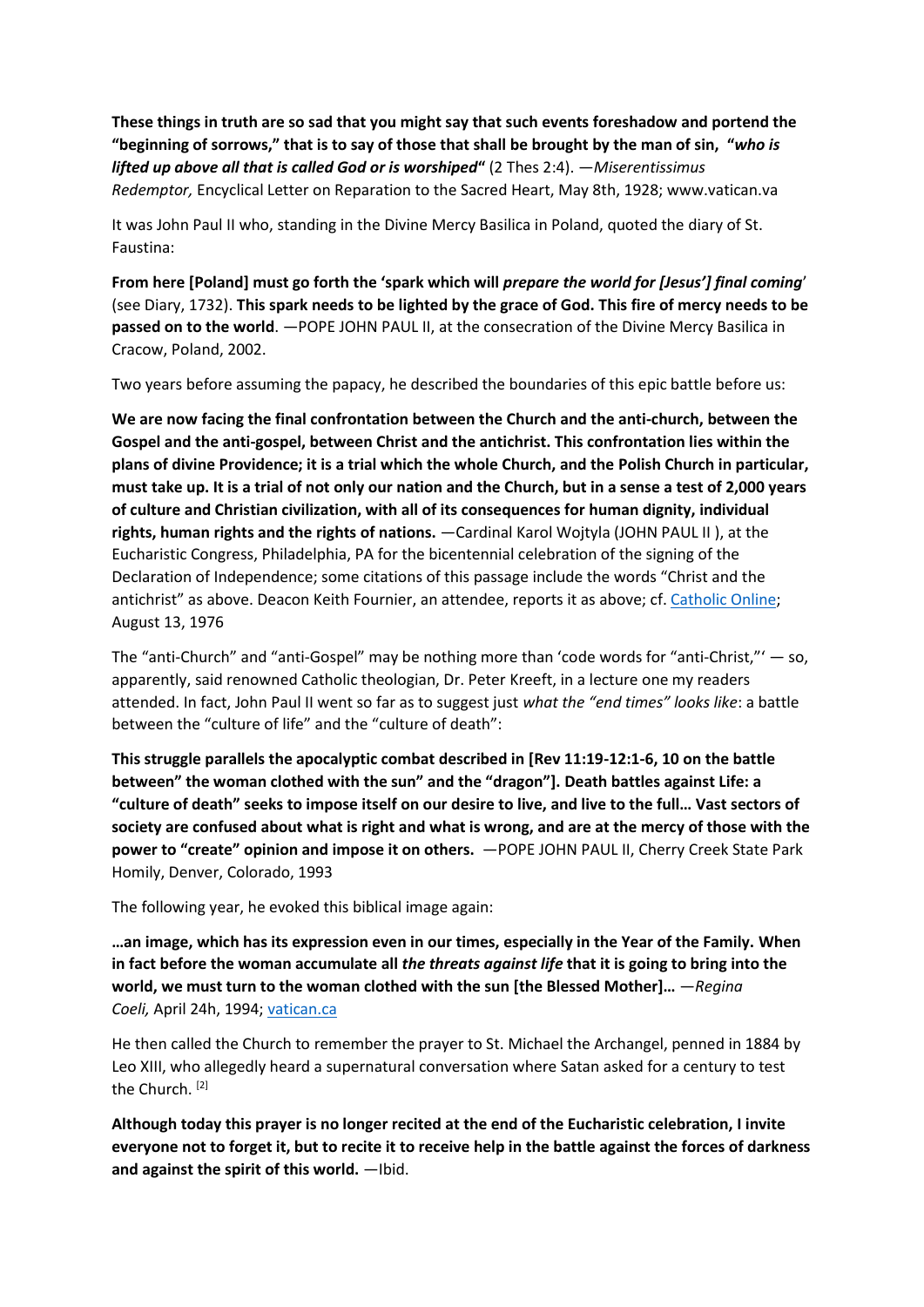I ask again, is anyone listening? Does anyone care what the successor to Peter is saying? Because he is the shepherd Christ appointed over His sheep on earth (Jn 21:17). Christ would speak through him if indeed he was willing to speak. And if the pope spoke in his capacity as shepherd and teacher, Jesus would say again:

Whoever listens to you listens to me. Whoever rejects you rejects me. (Luke 10:16)

In a talk with pilgrims in Germany, Pope John Paul gave what is perhaps the most stark and specific papal warning regarding a coming tribulation:

**We must be prepared to undergo great trials in the not-too-distant future; trials that will require us to be ready to give up even our lives, and a total gift of self to Christ and for Christ. Through your prayers and mine, it is possible to alleviate this tribulation, but it is no longer possible to avert it, because it is only in this way that the Church can be effectively renewed. How many times, indeed, has the renewal of the Church been effected in blood? This time, again, it will not be otherwise. We must be strong, we must prepare ourselves, we must entrust ourselves to Christ and to His Mother, and we must be attentive, very attentive, to the prayer of the Rosary.** —POPE JOHN PAUL II, interview with Catholics at Fulda, Germany, Nov. 1980; [www.ewtn.com](http://www.ewtn.com/library/scriptur/flfire.txt)

#### THE TRUMPET OF BENEDICT

Blow the trumpet in Zion, sound the alarm on my holy mountain! Let all who dwell in the land tremble, for the day of the LORD is coming. (Joel 2:1)

According to biblical exegesis, Zion is a symbol or type of the Church. Pope Benedict had been consistently and *loudly* blowing the trumpet from its summit for some time, such as during his trip to Britain:

**No one who looks realistically at our world today could think that Christians can afford to go on with business as usual, ignoring the profound crisis of faith which has overtaken our society, or simply trusting that the patrimony of values handed down by the Christian centuries will continue to inspire and shape the future of our society**. —POPE BENEDICT XVI, London, England, September 18th, 2010; Zenit

Now, I am not certain what happens when the average Catholic reads such a statement. Do we turn the page and continue sipping our coffee, or do we pause for a moment to reflect on the profound and *personal* call these words evoke? Or have our hearts become so dulled by the spirit of the age, so muted by political correctness, or perhaps hardened by the sin, riches, and comforts of our day that such a stark warning glances off our souls like an arrow off of steel?

He went on to say:

## **…an intellectual and moral relativism threatens to sap the very foundations of our society**. —POPE BENEDICT XVI, Ibid.

We are not speaking here of a British problem or an American or Polish issue, but of a *global* foundation. "It is a trial which the *whole* Church must take up," said John Paul II, "…a test of 2,000 years of culture and Christian civilization… and the rights of *nations*."

Even Pope Benedict seemed to allude to the possibility of a world dictator when he said that there is a growing…

**…dictatorship of relativism that recognizes nothing as definite, and which leaves as the ultimate measure only one's ego and desires. Having a clear faith, according to the credo of the Church, is**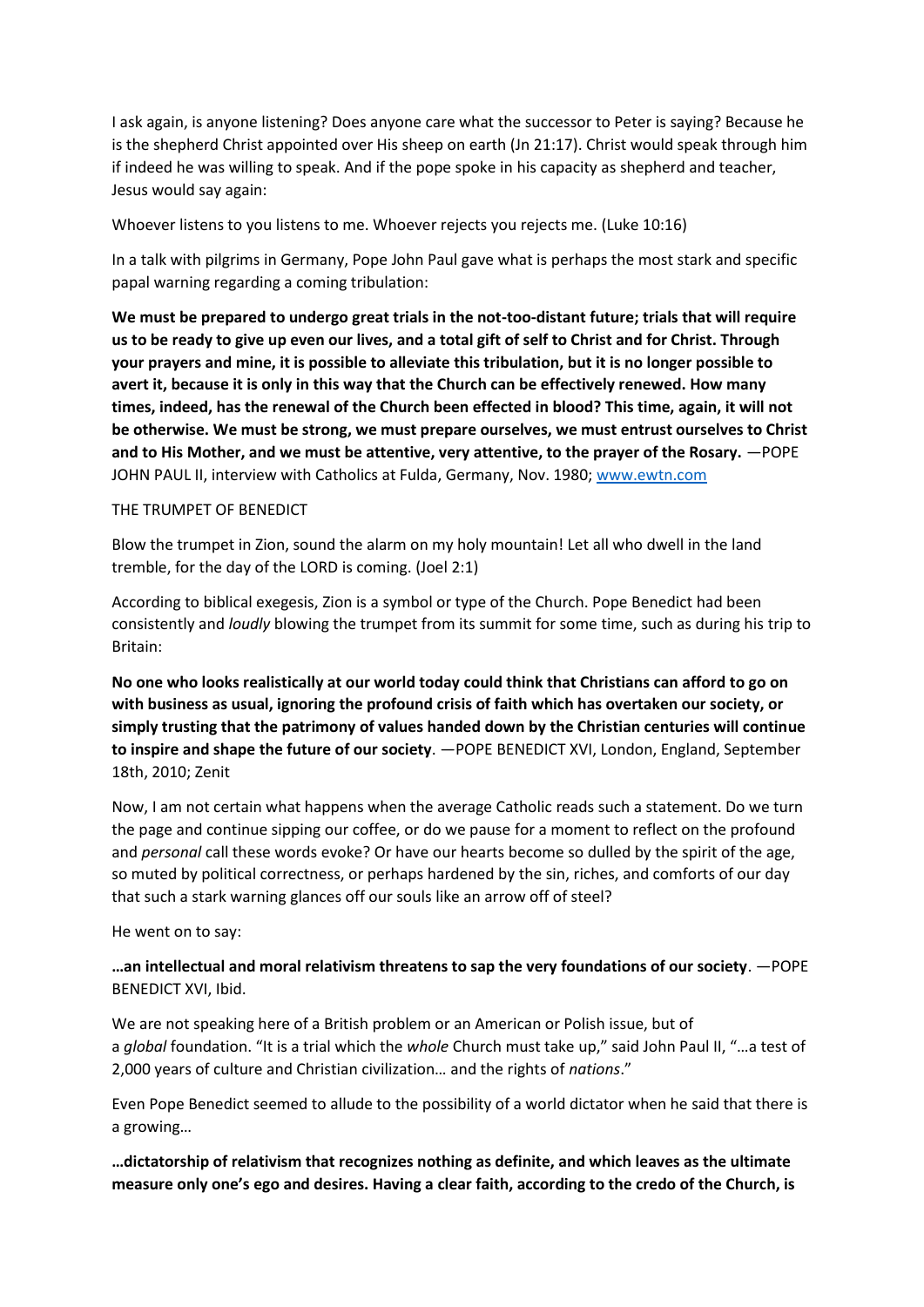**often labeled as fundamentalism. Yet, relativism, that is, letting oneself be tossed and 'swept along by every wind of teaching', appears the sole attitude acceptable to today's standards.** — Cardinal Ratzinger (POPE BENEDICT XVI) pre-conclave Homily, April 18th, 2005

Related to this, Pope Benedict directly compares the Revelation Ch. 12 to the attack upon truth in our times:

**This fight in which we find ourselves… [against] powers that destroy the world, are spoken of in chapter 12 of Revelation… It is said that the dragon directs a great stream of water against the fleeing woman, to sweep her away… I think that it is easy to interpret what the river stands for: it is these currents that dominate everyone, and want to eliminate the faith of the Church, which seems to have nowhere to stand before the power of these currents that impose themselves as the only way of thinking, the only way of life.** —POPE BENEDICT XVI, first session of the special synod on the Middle East, October 10th, 2010

Jesus warned that many *"False messiahs and false prophets will arise, and they will perform signs and wonders so great as to deceive, if that were possible, even the elect*" (Matt 24:24). Where does intellectual and moral relativism come from but false prophets—those university professors, politicians, authors, professional atheists, Hollywood producers, and yes, even fallen church leaders who no longer recognize the immutable laws of nature and God? And who are those false messiahs but those who disregard the pronouncements of the Savior and become their own savior, a law unto themselves?

Speaking of the situation that is spreading across the planet, Pope Benedict wrote a clear and unequivocal letter to the Bishops of the world:

**In our days, when in vast areas of the world the faith is in danger of dying out like a flame which no longer has fuel, the overriding priority is to make God present in this world and to show men and women the way to God… The real problem at this moment of our history is that God is disappearing from the human horizon, and, with the dimming of the light which comes from God, humanity is losing its bearings, with increasingly evident destructive effects.** —*Letter of His Holiness Pope Benedict XVI to All the Bishops of the World*, March 10, 2009; Catholic Online

The effects, such as abortion, euthanasia, and the redefinition of marriage, said his predecessor, need to be called out on the carpet for what they are: murderous, unjust, and inordinate.

**Given such a grave situation, we need now more than ever to have the courage to look the truth in the eye and to call things by their proper name, without yielding to convenient compromises or to the temptation of self-deception. In this regard, the reproach of the Prophet is extremely straightforward: "Woe to those who call evil good and good evil, who put darkness for light and light for darkness"** (Is 5:20)**.** —POPE JOHN PAUL II, *Evangelium Vitae "The Gospel of Life"*, n. 58

Benedict echoed that "woe" shortly after becoming pope:

**The threat of judgment also concerns us, the Church in Europe, Europe and the West in general… the Lord is also crying out to our ears… "If you do not repent I will come to you and remove your lampstand from its place." Light can also be taken away from us and we do well to let this warning ring out with its full seriousness in our hearts, while crying to the Lord: "Help us to repent!"** — Pope Benedict XVI, *Opening Homily,* Synod of Bishops, October 2nd, 2005, Rome.

What is this judgment? Is it thunderbolts from Heaven? No, the "destructive effects" are what a world will bring down on itself by ignoring our consciences, disobeying God's word, and creating a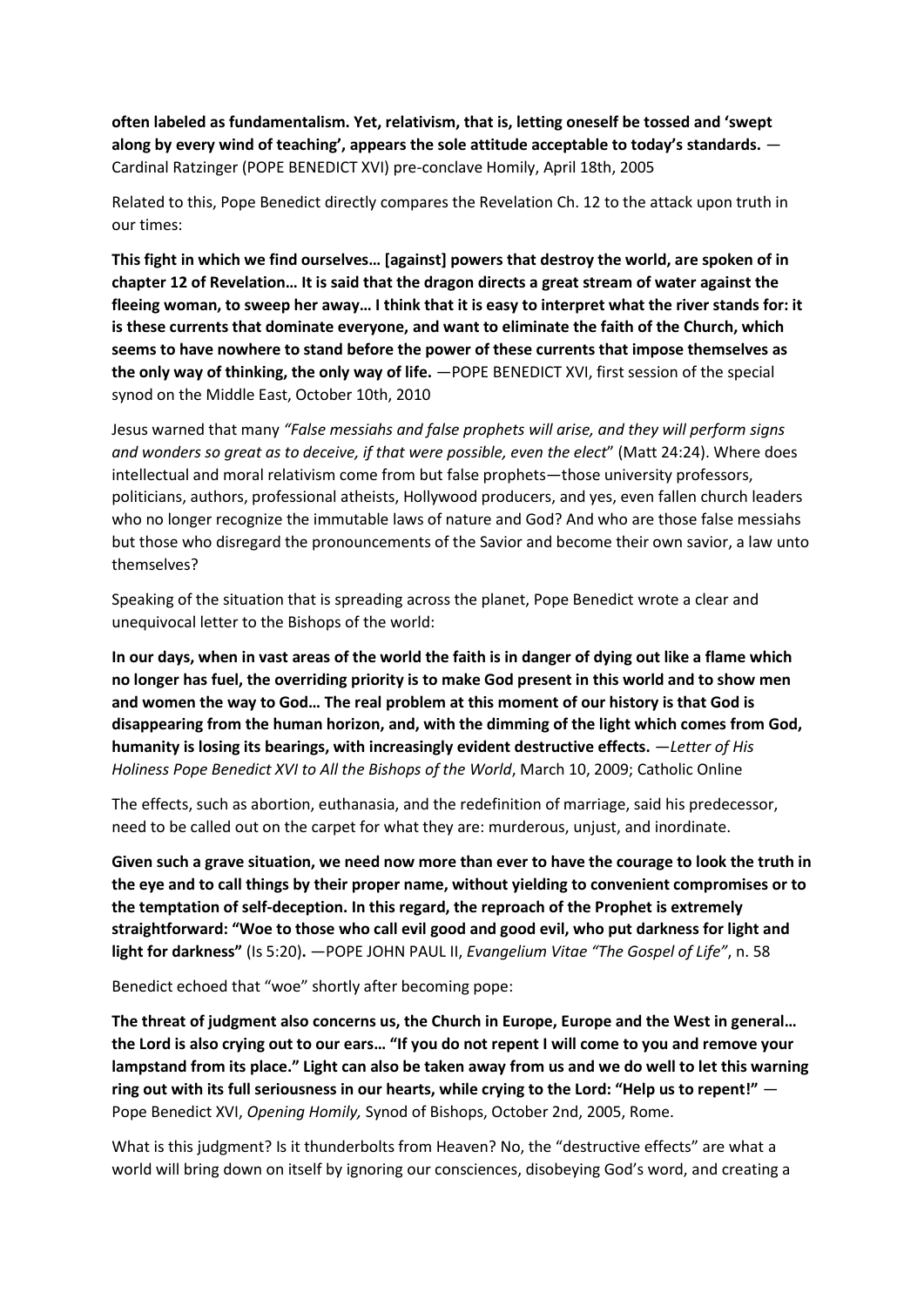new world on the shifting sands of materialism and relativism as the fruits of a *culture of death* fruits few have yet anticipated.

**Today the prospect that the world might be reduced to ashes by a sea of fire no longer seems pure fantasy: man himself, with his inventions, has forged the flaming sword** [of the angel of justice that appeared in Fatima]**.** —Cardinal Joseph Ratzinger, (POPE BENEDICT XVI), *The Message of Fatima*, from the [Vatican's website](http://www.vatican.va/roman_curia/congregations/cfaith/documents/rc_con_cfaith_doc_20000626_message-fatima_en.html)

Benedict zeros in on *technology*, ranging from reproductive and experimental technologies to military and ecological:

**If technical progress is not matched by corresponding progress in man's ethical formation, in man's inner growth** (cf. Eph 3:16; 2 Cor 4:16)**, then it is not progress at all, but a threat for man and for the world.** —POPE BENEDICT XVI, Encyclical Letter, *Spe Salvi*, n. 22

**Whoever wants to eliminate love is preparing to eliminate man as such.** —POPE BENEDICT XVI, Encyclical Letter, *Deus Caritas Est (God is Love*), n. 28b

These are frank warnings that find their locus in the phenomenon of "globalization" and what Benedict called a "global force" that is threatening freedom.

**…without the guidance of charity in truth, this global force could cause unprecedented damage and create new divisions within the human family… …humanity runs new risks of enslavement and manipulation.** —POPE BENEDICT XVI, *Caritas in Veritate,* n. 33

The connection to Revelation 13 is obvious. For the beast that rises also seeks to dominate and enslave the world. In that regard, Pope Benedict was merely echoing the fears of his predecessors who directly identified those who seemed to be propelling this beast to the forefront:

**At this period, however, the partisans of evil seems to be combining together, and to be struggling with united vehemence, led on or assisted by that strongly organized and widespread association called the Freemasons. No longer making any secret of their purposes, they are now boldly rising up against God Himself …that which is their ultimate purpose forces itself into view—namely, the utter overthrow of that whole religious and political order of the world which the Christian teaching has produced, and the substitution of a new state of things in accordance with their ideas, of which the foundations and laws shall be drawn from mere naturalism.** —POPE LEO XIII, *[Humanum Genus,](http://www.vatican.va/holy_father/leo_xiii/encyclicals/documents/hf_l-xiii_enc_18840420_humanum-genus_en.html)* Encyclical on Freemasonry, n.10, Apri 20th, 1884

Indicating that this 'overthrow' of the nations was far advanced, Pope Benedict compared our times to the collapse of the Roman Empire noting how evil became *unrestrained* once the foundations of morality crumbled—which is precisely the first goal of these aforementioned *secret societies.*

**The disintegration of the key principles of law and of the fundamental moral attitudes underpinning them burst open the dams which until that time had protected peaceful coexistence among peoples. The sun was setting over an entire world. Frequent natural disasters further increased this sense of insecurity. There was no power in sight that could put a stop to this decline. All the more insistent, then, was the invocation of the power of God: the plea that he might come and protect his people from all these threats**. —POPE BENEDICT XVI, Address to the Roman Curia, December 20th, 2010

Of course, he was only echoing what he had said while still a Cardinal, that moral relativism was threatening the very future of a world that cannot function with disregard for the absolutes of the moral natural law.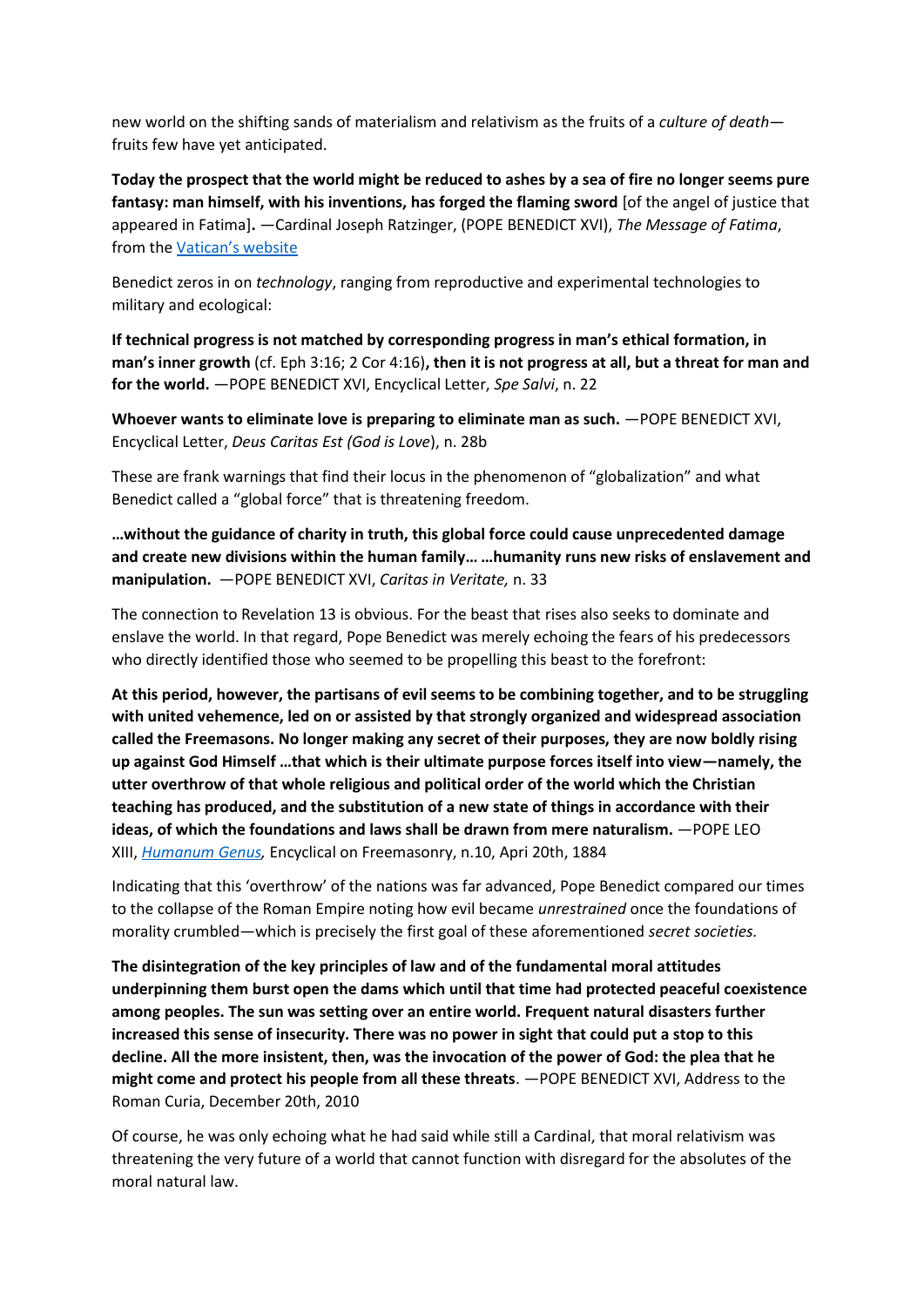**Only if there is such a consensus on the essentials can constitutions and law function. This fundamental consensus derived from the Christian heritage is at risk… In reality, this makes reason blind to what is essential. To resist this eclipse of reason and to preserve its capacity for seeing the essential, for seeing God and man, for seeing what is good and what is true, is the common interest that must unite all people of good will.** *The very future of the world is at stake. —Ibid.*

Returning again to Pope Francis, he has taken this a step further calling the forces behind the manipulation of economies, nations, and people's a new god.

**A new tyranny is thus born, invisible and often virtual, which unilaterally and relentlessly imposes its own laws and rules… In this system, which tends to** *devour* **everything which stands in the way of increased profits, whatever is fragile, like the environment, is defenseless before the interests of a** *deified* **market, which become the only rule**. —POPE FRANCIS, *Evangelii Gaudium,* n. 56

Indeed, in Revelation 13 we read that the beast that rises, this global economic and political power, forces everyone to worship it and "to cause those who would not worship the image of the beast to be slain." <sup>[3]</sup> The means of control is a "mark" which everyone must have in order to participate in this new world order. It is worth noting, then, what Pope Benedict said as a Cardinal:

**The Apocalypse speaks about God's antagonist, the beast. This animal does not have a name, but a number. In [the horror of the concentration camps], they cancel faces and history, transforming man into a number, reducing him to a cog in an enormous machine. Man is no more than a function. In our days, we should not forget that they prefigured the destiny of a world that runs the risk of adopting the same structure of the concentration camps, if the universal law of the machine is accepted.** *The machines that have been constructed impose the same law.* **According to this logic, man must be interpreted by a** *computer* **and this is only possible if translated into numbers. The beast is a number and transforms into numbers. God, however, has a name and calls by name. He is a person and looks for the person.** —Cardinal Ratzinger, (POPE BENEDICT XVI) Palermo, March 15th, 2000 (italics added)

As if returning to this thought, Pope Benedict stated:

**We think of the great powers of the present day, of the anonymous financial interests which turn men into slaves, which are no longer human things, but are an anonymous power which men serve, by which men are tormented and even slaughtered. They are a destructive power, a power that menaces the world.** —BENEDICT XVI, Reflection after the reading of the office for the Third Hour, Vatican City, October 11, 2010

#### **LANGUAGE**

The elimination of love… of man… of God. How can we fail to hear that these are not ordinary times? Perhaps the issue here is one of language. Catholics have been so remiss to speak of the "end times" for fear of being ridiculed that we have left the discussion almost entirely to apocalyptic sects who proclaim the end of the world is nigh, to Hollywood and their exaggerated spectacles of despair, or others who, without the light of Sacred Tradition, propose dubious interpretations of Scripture that include such scenarios as "[the rapture.](https://www.markmallett.com/blog/?p=484)"

**The widespread reluctance on the part of many Catholic thinkers to enter into a profound examination of the apocalyptic elements of contemporary life is, I believe, part of the very problem which they seek to avoid. If apocalyptic thinking is left largely to those who have been subjectivized or who have fallen prey to the vertigo of cosmic terror, then the Christian**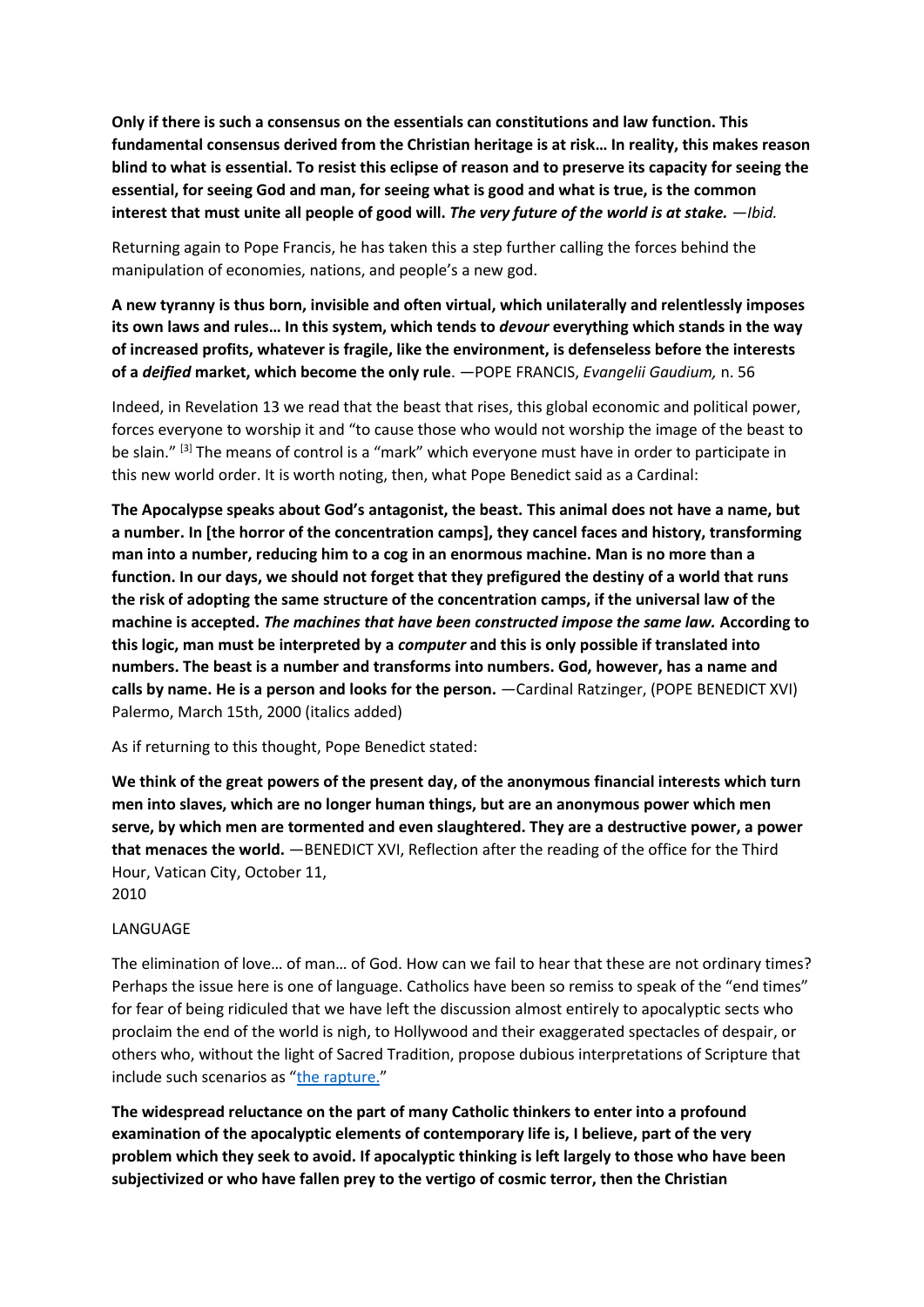# **community, indeed the whole human community, is radically impoverished. And that can be measured in terms of lost human souls.** –Author, Michael D. O'Brien, *[Are We Living In Apocalyptic](http://www.studiobrien.com/talks/)  [Times?](http://www.studiobrien.com/talks/)*

In reality, the popes *have* been speaking—no, *shouting*—about the times we are in, albeit, couched at times in different terms (though the use of the words 'apostasy', 'son of perdition,' and 'signs of the end' are not vague at all.) The language of evangelical Christians who frequently use the term "end times" is often centered on "getting saved" before "the rapture." But the Holy Fathers, drawing upon the entire deposit of faith, while indeed calling souls into a [personal relationship with](https://www.markmallett.com/blog/?p=301)  [Jesus,](https://www.markmallett.com/blog/?p=301) have been aiming directly at the political-philosophical underpinnings that undermine the value and dignity of the human person, the divinity of Christ, and the very existence of the Creator. While calling each soul into a personal encounter with Christ, they have also raised their voice for the common good recognizing that both individual souls and the collective whole have reached a dangerous threshold. And since we do not know "the day or the hour," the Holy Fathers have been most prudent to avoid declaring that this or that generation is the one who will encounter the final days of this age.

**Are we close to the end? This we will never know. We must always hold ourselves in readiness, but everything could last a very long time yet.** —POPE PAUL VI, *The Secret Paul VI*, Jean Guitton, p. 152-153, Reference (7), p. ix.

#### OUR RESPONSE

There is no longer time to capitulate to those who suggest that an examination of our times in light of what has just been said, or the Scriptural signs that describe the end of the age, is fear-mongering, an unhealthy pre-occupation, or just too frightening. To ignore these popes and pass over such profound warnings is spiritually reckless and dangerous. Souls are at stake here. *Souls are at stake!* Our response should not be one of self-preservation, but compassion. Truth is being extinguished in the world, truth that would set souls free. It is being silenced, distorted, and inverted. The cost of this is *souls*.

But what am I saying? To even mention "Hell" today induces head-shaking among more politically correct Catholics. And so I ask, what are we doing? Why are we bothering to propose the truth, attend our weekly Masses, and raise our children as Catholics? If everyone ends up in Heaven, why are we bothering to mortify our passions, tame our flesh, and moderate pleasure? Why are popes traversing the globe, challenging governments, and alerting the faithful with such strong language? [4]

The answer is *souls.* That as I write, some are entering that eternal and sorrowful fire to be separated from God, from love, light, peace, and hope, for all eternity. If this does not disturb us, if it does not move us to compassionate action let alone shake us from our own sin, then as Christians, our inner compass has gone terribly off course. I hear again with great force the words of Jesus: [5]

…you have lost the love you had at first. Realize how far you have fallen. Repent, and do the works you did at first. Otherwise, I will come to you and remove your lampstand from its place, unless you repent. (Rev 2:2-5)

Among Catholics who *are* aware of the times we are in, there are many discussions of refuges, food supplies, and living off the grid. Be practical, but make *souls your project, [make souls your battle cry!](https://www.markmallett.com/blog/?p=906)*

Whoever seeks to preserve his life will lose it… and whoever loses his life for my sake will find it. (Luke 17:33, Matt 10:39)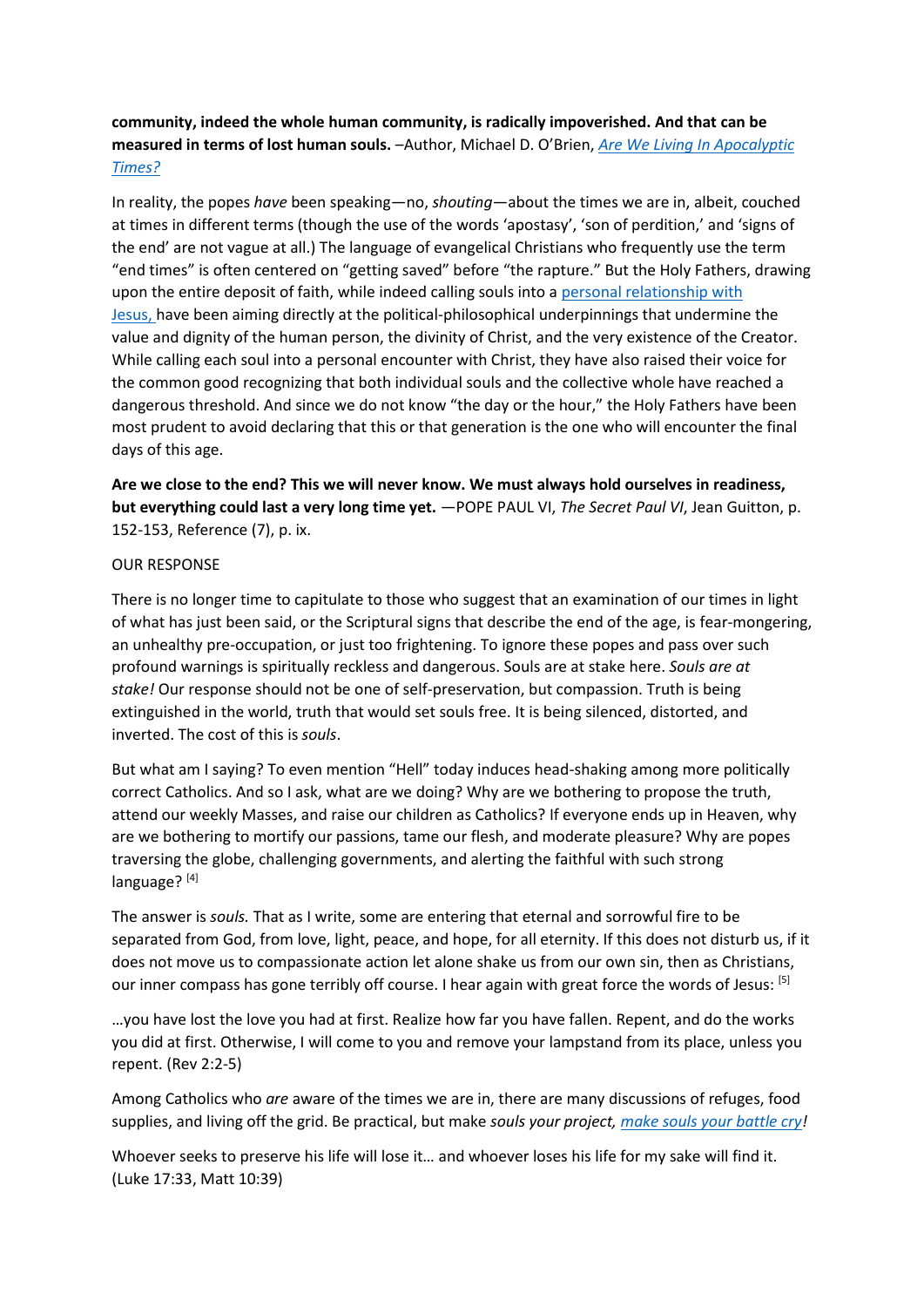We must put priorities back in place: to love the Lord our God with all our heart, soul, and strength and our neighbour as oneself. That presumes a deep and predominate concern for our neighbour's salvation.

**[The Church] exists in order to evangelize…** —POPE PAUL VI, *Evangelii Nuntiandi*, n. 24

And to witness Jesus to our neighbour, to speak the truth today will exact a cost, as Benedict reminded us again in Britain:

**In our own time, the price to be paid for fidelity to the Gospel is no longer being hanged, drawn and quartered but it often involves being dismissed out of hand, ridiculed or parodied. And yet, the Church cannot withdraw from the task of proclaiming Christ and his Gospel as saving truth, the source of our ultimate happiness as individuals and as the foundation of a just and humane society.** —POPE BENEDICT XVI, London, England, September 18th, 2010; Zenit

The popes are shouting to the four corners of the earth that foundations are trembling and ancient edifices are about to collapse; that we are on the threshold of the end of our age—and the beginning of a new age, a new era. <sup>[6]</sup> Our personal response must be nothing short of what our Lord Himself asks: to pick up our cross, renounce our possessions, and follow Him. Earth is not our home; [the kingdom we seek is not to be our own but His.](https://www.markmallett.com/blog/?p=3252) Bringing as many souls with us into it as we can is our mission, by His grace, according to His plan, unfolding now before our very eyes in these, *the end times.*

**Be prepared to put your life on the line in order to enlighten the world with the truth of Christ; to respond with love to hatred and disregard for life; to proclaim the hope of the risen Christ in every corner of the earth.** —POPE BENEDICT XVI, *Message to the Young People of the Worl*d, World Youth Day, 2008

1.↑cf. Address

to European Parliament, Strasbourg, France, Nov. 25th, 2014, [Zenit](http://www.zenit.org/en/articles/pope-to-eu-parliament-man-s-forgetfulness-of-god-leads-to-violence?utm_campaign=dailyhtml&utm_medium=email&utm_source=dispatch)

2.↑cf. *[Aleteia](http://aleteia.org/2017/01/30/did-you-know-that-pope-john-paul-ii-asked-us-to-return-of-the-prayer-to-saint-michael/)*

- 3. ↑ cf. Rev 13:15
- 4.↑cf. *[Hell is](https://www.markmallett.com/blog/hell-is-for-real/)  [for Real](https://www.markmallett.com/blog/hell-is-for-real/)*
- 5.↑cf. *[First](https://www.markmallett.com/blog/first-love-lost/)  [Love Lost](https://www.markmallett.com/blog/first-love-lost/)*

6. ↑ cf. **The** *[Popes, and](https://www.markmallett.com/blog/the-popes-and-a-dawning-new-age/)  [the](https://www.markmallett.com/blog/the-popes-and-a-dawning-new-age/)*